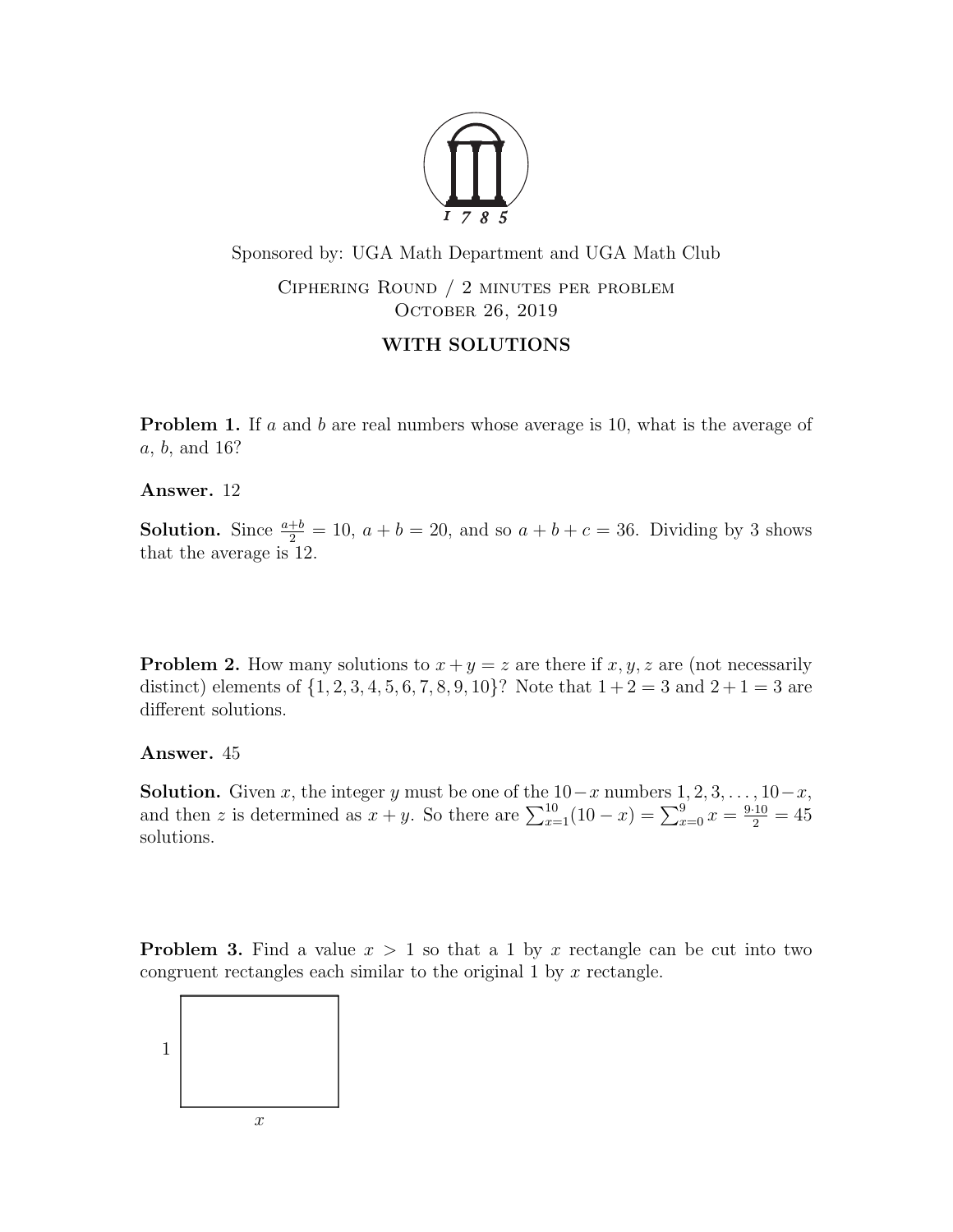**Answer.**  $\sqrt{2}$  (or  $x =$ √ 2)

Solution. Cut the rectangle in half vertically:



The similarity condition then requires  $\frac{x/2}{1}$ 1 = 1  $\overline{x}$ , so  $x =$ √ 2.

**Problem 4.** How many subsets of  $\{U, G, A, H, S, M, T\}$  have nonempty intersection with  $\{U, G, A\}$ ?

Answer. 112 (sets)

**Solution.** Our set must be one of the  $2^7 = 128$  subsets of  $\{U, G, A, H, S, M, T\}$ , but not one of the  $2^4 = 16$  subsets of  $\{H, S, M, T\}$ . This leaves  $128 - 16 = 112$ possibilities.

Problem 5. I got the following message on my phone: "Your screen time was down 37% from last week for an average of 9 minutes/day." What was my screen time, in minutes, last week?

Answer. 100 (minutes)

**Solution.** This week my screen time was (only!)  $9 \times 7 = 63$  minutes. Solving

$$
(1 - .37)x = 63,
$$

gives  $x = 100$ , so last week I had 100 minutes of screen time.

**Problem 6.** Let L be the line segment in  $\mathbb{R}^2$  from  $(0,0)$  to  $(2,0)$ . At each point  $(x, 0)$  of L draw a disk of radius 1 centered at  $(x, 0)$ . What is the area of the union of these disks? (A disk consists of a circle together with the points inside the circle.)

Answer.  $4 + \pi$ 

Solution. Here is a picture of the union of disks: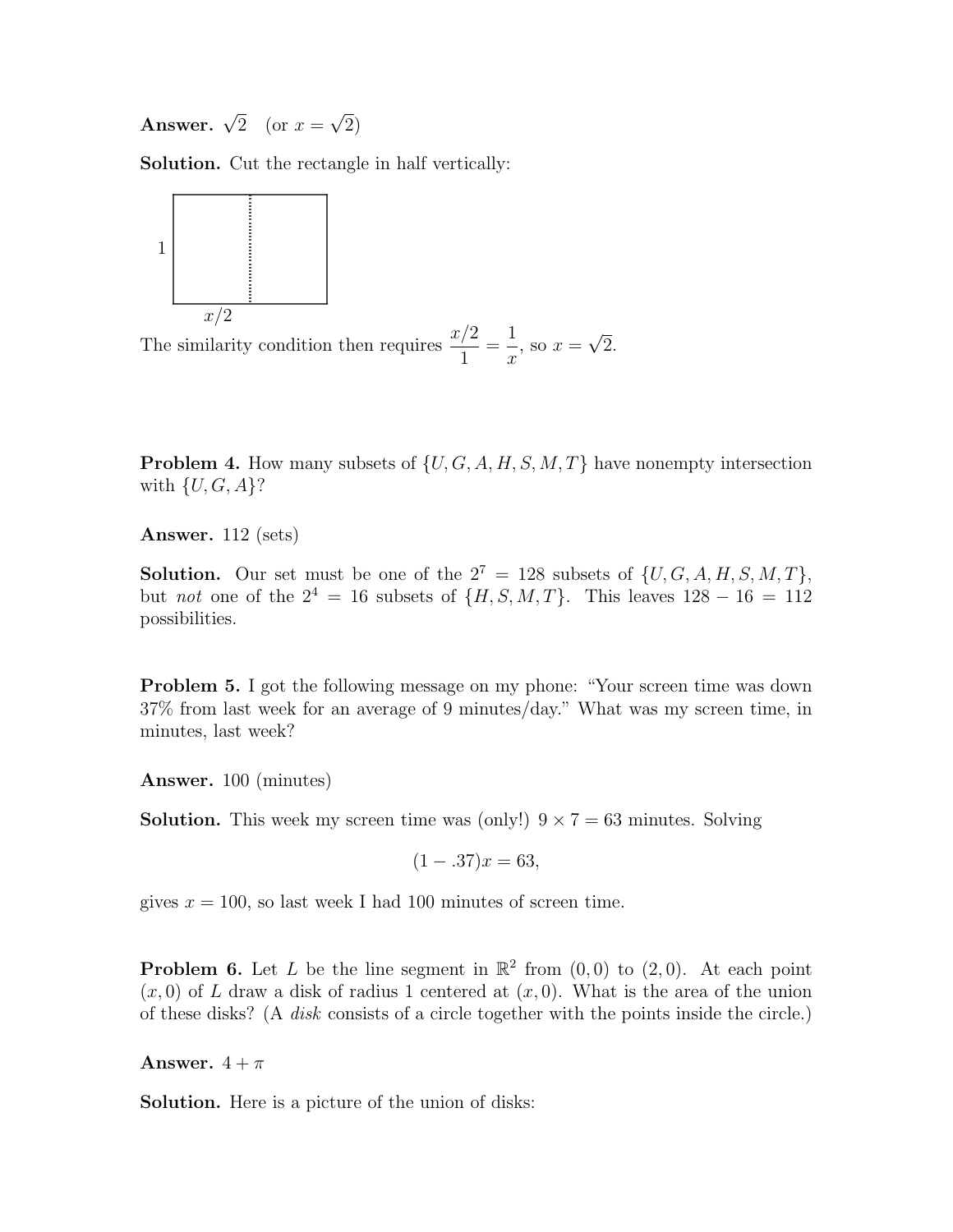

Notice that it consists of a  $2 \times 2$  rectangle and 2 half-disks of radius 1, so the area is  $4 + \pi$ .

**Problem 7.** What is arcsin  $\left(\frac{\pi}{4}\right)$ 4  $+\arccos\left(\frac{\pi}{4}\right)$ 4  $\big)$ ?

Answer.  $\frac{\pi}{2}$ 2

**Solution.** Let  $\alpha$  and  $\beta$  be the angles in the following triangle:



Then  $\alpha = \arcsin\left(\frac{a}{b}\right)$ b ) while  $\beta = \arccos\left(\frac{a}{b}\right)$ b ). Since  $\alpha + \beta =$ π 2 for any  $0 < a < b$ , we find that actually  $arcsin(x) + arccos(x) = \frac{\pi}{2}$ 2 for any  $-1 \leq x \leq 1$ .

**Problem 8.** What is the largest positive integer k for which  $3^k$  divides  $999...9$  $\overline{2019}$  nines ?

**Answer.** 3 (or  $k = 3$ )

2019 nines

**Solution.** Let  $N = 999...$  . . . . Clearly,  $3^2 = 9 \mid N$ , and  $N/3^2 = 111...1$ . The sum of the digits of  $N/3^2$  is 2019, which is a multiple of 3 but not of 9. So by the familiar divisibility rules for 3 and 9, we see that  $N/3^2$  is a multiple of 3 but not of 9. Thus,  $3^3 \mid N$ , while  $3^4 \nmid N$ .

Problem 9. Detective Uga comes across a combination lock requiring a 5-digit keycode, with each digit in  $\{0, 1, 2, \ldots, 9\}$ . Dusting for prints reveals that the combination only uses the digits 2, 0, 1, 9 and only those four digits. How many possible